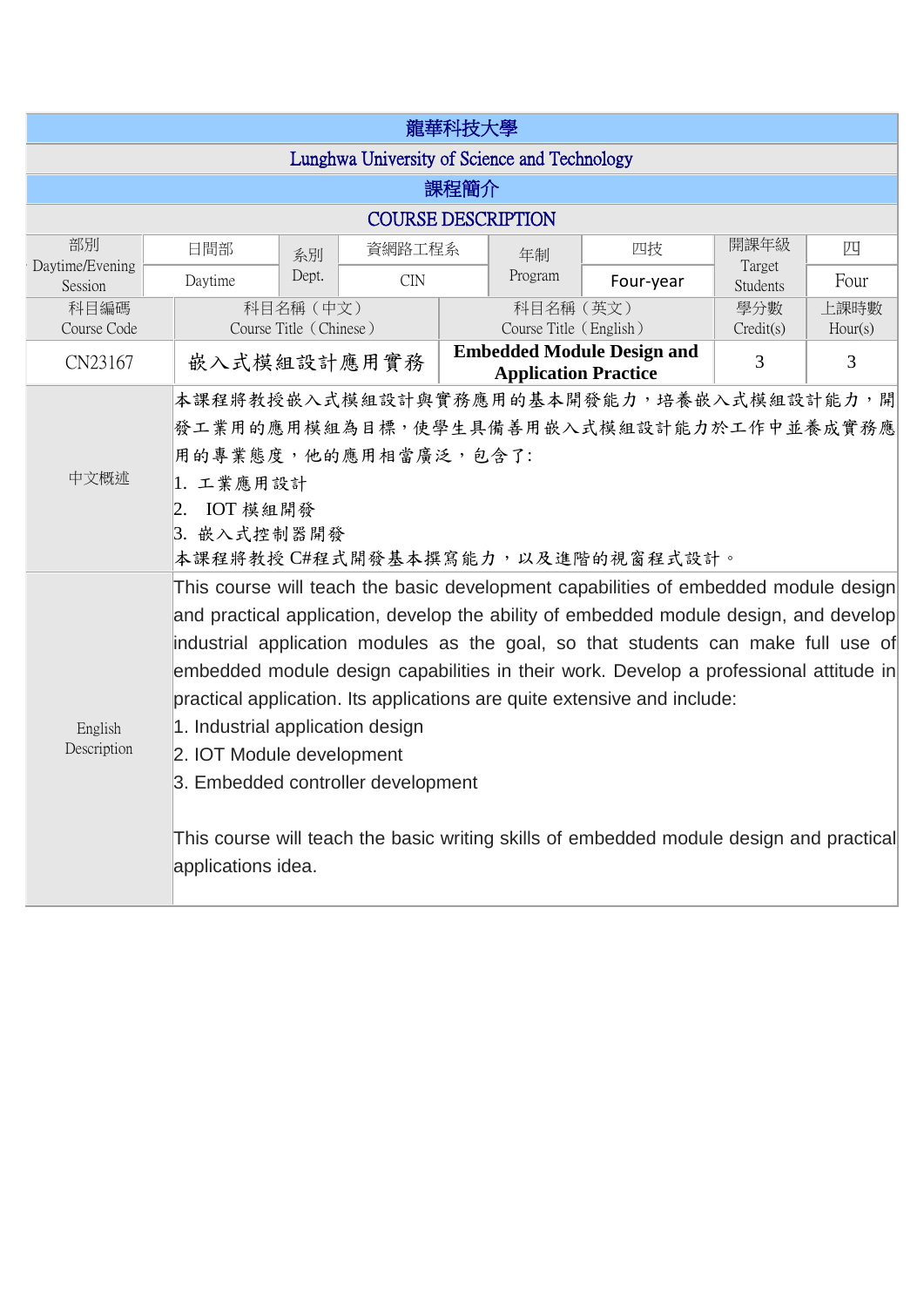## 課程綱要表

## 系科名稱:資訊網路工程系

科目名稱:嵌入式模組設計應用實務

# 英文科目名稱:**Embedded Module Design and Application Practice**

學年、學期、學分數: 4上, 3學分

先修科目或先備能力:程式設計, 數位邏輯, 電子電路學

### 教學目標:

本課程將教授嵌入式模組設計與實務應用的基本開發能力,。(知識) 培養嵌入式模組設計能力,開發工業用的應用模組為目標(技能) 具備善用嵌入式模組設計能力於工作中並養成實務應用的專業態度(態度)

### 教材大網:

| 單元主題                                            | 内容網要                          | 教學參<br>考節數 | 備<br>註 |  |  |  |  |  |
|-------------------------------------------------|-------------------------------|------------|--------|--|--|--|--|--|
| 職場倫理個案說明                                        | 工程師應具有的職場倫理及個案說明(A)           | 1          |        |  |  |  |  |  |
|                                                 | 1.<br>物聯網的應用場域介紹              |            |        |  |  |  |  |  |
|                                                 | 嵌入式模組與物聯網的關係<br>2.            |            |        |  |  |  |  |  |
| 嵌入式模組導論                                         | 3.<br>目前嵌入式模組的種類與應用           | 5          |        |  |  |  |  |  |
|                                                 | 本課程採 ARM, ARDUINO, PIC,<br>4. |            |        |  |  |  |  |  |
|                                                 | DSP 等 CPU 教學為限。               |            |        |  |  |  |  |  |
|                                                 | 應用情境分析與規劃<br>1.               |            |        |  |  |  |  |  |
|                                                 | 2.<br>硬體功能方塊規劃                |            |        |  |  |  |  |  |
| 嵌入式模組設計與規劃                                      | 3.<br>軟體功能規劃                  | 24         |        |  |  |  |  |  |
|                                                 | 4.<br>整合開發                    |            |        |  |  |  |  |  |
|                                                 | 5.<br>模組整合以及撰寫程式              |            |        |  |  |  |  |  |
| 嵌入式模組設計驗證                                       | 設計程式驗證模組的各個功能方塊<br>1.         | 9          |        |  |  |  |  |  |
|                                                 | RS232 通訊程式應用例實現<br>1.         |            |        |  |  |  |  |  |
|                                                 | 2.<br>網路 TCPIP 架構通訊程式實現       |            |        |  |  |  |  |  |
| 嵌入式模組設計應用                                       | 3.<br>MY SQL 連線程式實現           | 9          |        |  |  |  |  |  |
|                                                 | 生活小工具實現<br>4.                 |            |        |  |  |  |  |  |
|                                                 | 其它場域應用實現<br>5.                |            |        |  |  |  |  |  |
| 七、 期中考及期末考                                      | 1.<br>期末評量考核                  |            |        |  |  |  |  |  |
|                                                 | 期中評量考核<br>2.                  | 6          |        |  |  |  |  |  |
|                                                 |                               |            |        |  |  |  |  |  |
| ※教學目標 (歸納為四項): 分別為知識 (Knowledge)、技能 (Skills)、態度 |                               |            |        |  |  |  |  |  |
| (Attitudes)、其他各一項                               |                               |            |        |  |  |  |  |  |
| ※單元主題:為各項知能之彙整                                  |                               |            |        |  |  |  |  |  |